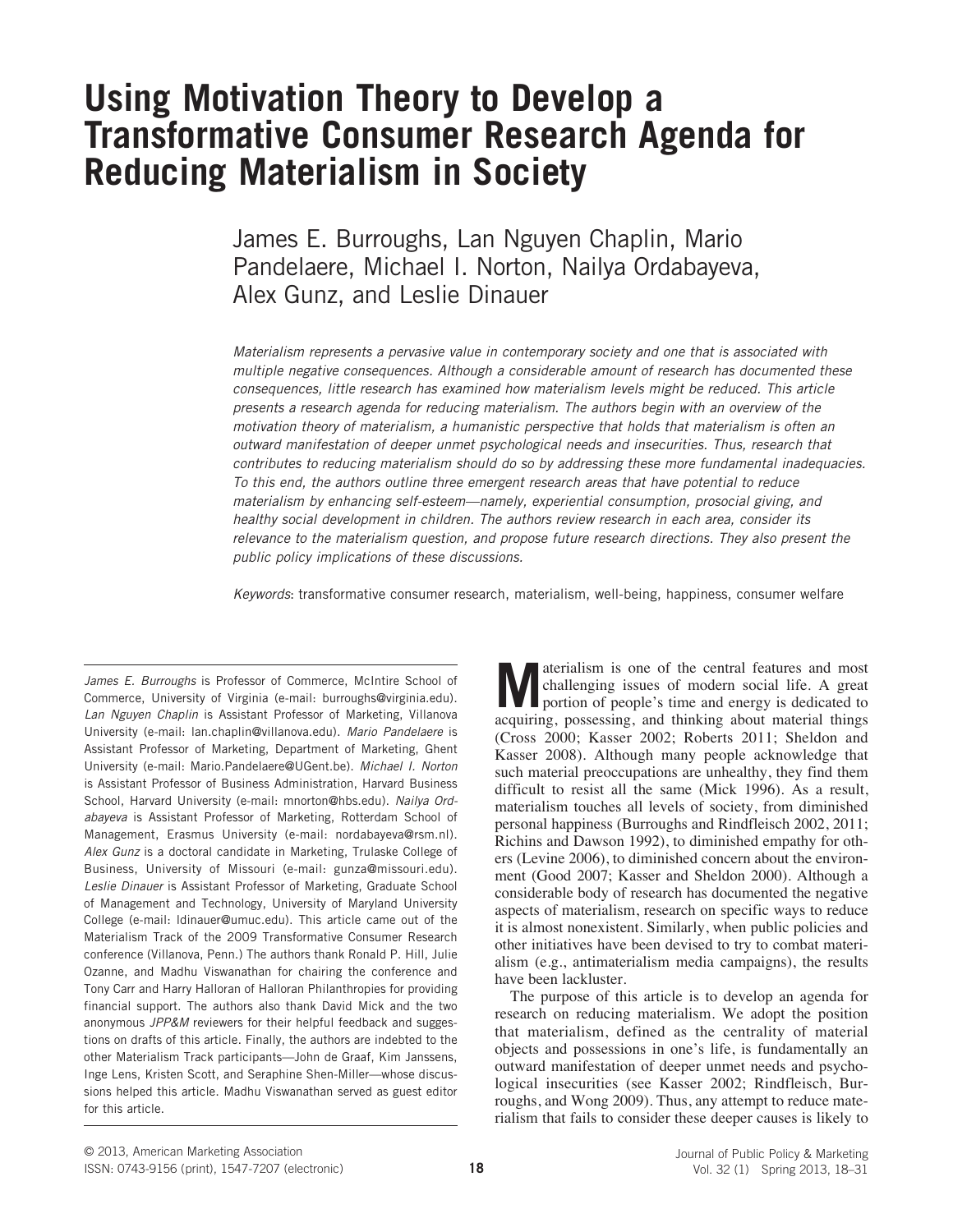meet limited success. Part of the reason public policies and other initiatives intended to reduce materialism have not been effective is that they tend to be directed at surface aspects of the issue (e.g., leveling consumption taxes, increasing media literacy) and do little to address the underlying insecurities that drive materialism in the first place. Only by focusing on the deeper motivational bases of materialism can researchers hope to achieve a lasting reduction of its prevalence in society. To this end, this article examines three emergent areas of consumer research that hold promise to strengthen core aspects of the self and reduce people's need to rely on material objects. The three areas are experiential consumption, prosocial spending behaviors, and healthy social development in children. Each of these areas has the potential to strengthen core aspects of the individual, reduce insecurity, and, we posit, reduce materialism as well. At the same time, each area has its own challenges, and their relevance to materialism research has not been extensively considered. Thus, one objective of this article is to integrate these three research areas into the materialism literature. However, because all three areas pertain to the underlying motives believed to give rise to materialism, we begin with an overview of the motivational perspective.

# **Motivation Theory of Materialism**

Although multiple theories of materialism have been developed over the years, a major perspective is that materialism is the product of a failure to meet higher-order psychological needs, such as the development of a healthy self-concept and the formation of close loving relationships with others (see Kasser 2002; Kasser and Ryan 1993; Rindfleisch, Burroughs, and Wong 2009; Wong, Rindfleisch, and Burroughs 2003). When one or more of these core needs go unfulfilled, a sense of insecurity develops, which, according to this perspective, some people then try to placate with material objects. Unfortunately, because inanimate objects tend to make poor surrogates for meeting higher-order needs (e.g., they cannot reciprocate love and affection), their allure is often falsely placed. Thus, although materialistic people believe possessions will make them happier (Hudders and Pandelaere 2011), the opposite often turns out to be true.

The causal direction of the relationship and even the theory itself is sometimes questioned, owing in part to the difficulty of establishing causal evidence for a construct that develops over such a long period. Nonetheless, the motivational perspective is among the most influential accounts of materialism. It offers an extremely compelling (and contemporary) extension of the humanistic explanations of behavior that dominated psychology for more than half a century. Also more than any other explanation of materialism, the empirical evidence consistently points to this essential relationship. As with any useful theory, the motivation theory of materialism explains disparate pieces of data by bringing findings together in a succinct and elegant way. Thus, when taken individually, prior findings might be discounted as "only correlational" or "too narrow"; taken together, the data offer a compelling account of materialism's underlying impetus. It also happens to be an issue that dominates much of modern social life. Other perspectives of materialism, such as media influence theories, tend to be of a more limited scope and may even be sub-

sumed within the motivational perspective. For example, many researchers contend that television and the Internet promote materialism. However, implicit in these accounts is an acknowledgment that media content promotes comparative insecurity (not attractive enough, not successful enough) that advertised products and brands can then redress (i.e., materialism). Given this, it is important to consider the historical roots of the motivational perspective.

## **Materialism's Humanistic Roots**

Psychologists have long sought to uncover the universal needs that motivate human desires and behaviors (i.e., the seminal needs from which all others stem). The three most relevant needs theories to materialism research are selfdetermination theory (Deci and Ryan 1985; Ryan and Deci 2000), acquired needs theory (McClelland 1987), and Maslow's needs hierarchy (Maslow 1970). Though somewhat different in their exact specification and structure, all three theories coalesce around the idea that there is a limited set of core needs that transcend individuals, and when one or more of these core needs go unmet, a state of psychological discomfort and insecurity ensues. When bringing these theories together, the needs most commonly described in conjunction with materialism are (1) tangible needs (physical and economic security), (2) self needs (assurance of a meaningful and valuable life; related to notions of autonomy, efficacy and creativity), and (3) social needs (the need to form close personal relationships with others). Recently, research in terror management theory (Arndt et al. 2004; Rindfleisch, Burroughs, and Wong 2009; Solomon, Greenberg, and Pyszczynski 2004) has added a fourth focus: existential needs (a person's need to believe that his or her existence transcends the physical world, related to notions of spirituality and a higher reality). Again, according to the humanistic view, when one or more of these fundamental needs goes unmet, the person feels insecure and motivated to reduce this psychological angst.

In contemporary society, a common route to try to assuage this insecurity is through material objects. For example, people who feel inadequate in terms of their personal and professional competencies may try to compensate by purchasing a high-status automobile or a power business suit (Rucker and Galinsky 2008; Sivanathan and Pettit 2010; Wicklund and Gollwitzer 1982). Unfortunately, although such reactions may be common, they are usually not effective. Inanimate objects are incapable of providing emotional support, empathy, affection, and any number of other requisites of human flourishing (Burroughs and Rindfleisch 2002; Kasser 2002). Nonetheless, materialistic people genuinely believe that fulfillment is for sale. As a result, they often find themselves isolated, disillusioned, and unhappy (Burroughs and Rindfleisch 2002; Kasser 2002; Richins and Dawson 1992).

For the reasons we outlined previously, most researchers consider materialism part of the dark side of consumer behavior. Nonetheless, questions remain as to how much materialism is the product of insecurity versus other factors, whether materialism is always maladaptive, and, again, in which direction the relationship primarily flows. It is probably fair to say that not all insecurity leads to materialism, and materialism is almost certainly a product of factors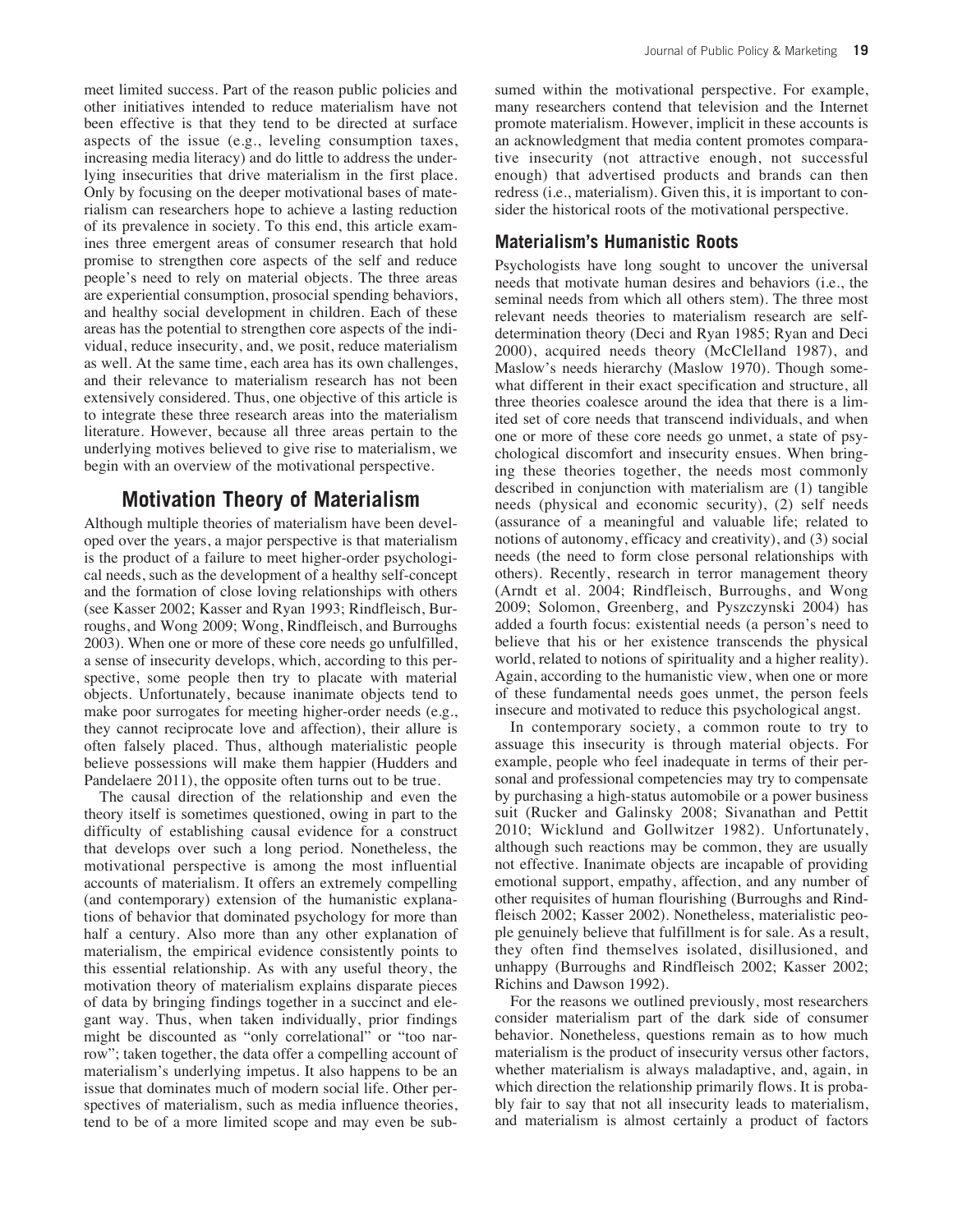other than insecurity. Thus, we do not wish to imply in the following discussion that our view provides a panacea for materialism, but rather to point out that our approach holds potential for addressing at least a major component of it.

## **Evidence Linking Insecurity to Materialism**

Evidence for a relationship between insecurity and materialism comes from several sources depending on the type of insecurity considered. Rindfleisch, Burroughs, and Wong (2009) identify four principal types of insecurity that have been discussed in the literature: developmental insecurity, personal insecurity, social insecurity, and existential insecurity. Though related, each of these forms of insecurity seems to contribute somewhat differently to materialism.

#### *Developmental Insecurity*

As the term implies, developmental insecurity stems from early childhood experiences. All children exhibit a certain level of insecurity because their self-concept is formative, and many children form temporary object attachments in response. However, for some children this attachment becomes much more chronic, often in reaction to a lack of parental involvement. Because children lack the ability to function independently, they are highly reliant on their adult caregivers for protection and nurturance; when this base is shattered, it is intensely distressing to the child involved. The nature of this dynamic is outlined in attachment theory (Bowlby 1983), one of the most influential theories in the area of child development.

According to attachment theory, children require a secure parental base from which to explore and grow. When this base is missing or disrupted, the consequences can be profound and permanent. In these instances, children encounter a world that is hostile and menacing, and their natural response is to become withdrawn, at which point important aspects of self-development become arrested (Collins and Read 1990; Hazan and Shaver 1990). This represents an important precursor of materialism because children may turn to object relations as a replacement for human relations.

Although only a handful of studies have examined the connection between developmental insecurity and materialism, the findings generally support such a relationship. For example, Kasser et al. (1995) found that children raised by a cold and emotionally distal mother were more likely to exhibit materialistic values in adolescence. More recently, two studies by Chaplin and John have further reinforced this link. They first traced the natural development of self-esteem in children and found that materialism levels moved inversely with this esteem trajectory (Chaplin and John 2007). Although they initially focused on normal changes in children, they also found that experimentally bolstering self-esteem reduced the exhibition of material values (to the point that it eliminated any agerelated differences). This experimental work is among the first to provide evidence that insecurity and materialism are causally related. Later, Chaplin and John (2010) found that self-esteem was a key mediating link in the relationship between parental support and childhood materialism as well as peer support and childhood materialism.

Finally, in a natural experiment, Rindfleisch, Burroughs, and Denton (1997) found that children who experienced the divorce of their parents while growing up were more likely

to exhibit heightened materialism levels as young adults. They further found that this relationship was mediated by a decline in developmental resources such as love, emotional support, and parental guidance. This decline in intangible resources is perhaps not surprising given the high rates of parental absenteeism by at least one spouse following the divorce. In interpreting these findings, Rindfleisch, Burroughs, and Denton offered that many parents feel extremely guilty about the divorce and may try to placate their children with gifts and treats, a practice that only serves to further reinforce the equation of love with things.

#### *Personal Insecurity*

As with younger children, adults are not immune to the materialistic effects of insecurity. In one of the earliest studies to implicate a connection between these constructs, Richins (1994) found that materialistic people were significantly more likely to look to material possessions to enhance their appearance and project a more confident selfimage. They were also more likely to use material objects as a means of asserting control. Given that vanity and control are frequently implicated in connection with insecurity, it could be reasonably surmised that materialistic people try to fill gaps in their sense of self with things. Although Richins did not specifically offer any hypotheses along these lines, other research supports this interpretation. For example, Netemeyer, Burton, and Lichtenstein (1995) found a significant correlation between vanity and the success dimension of materialism, and Deci and Ryan (1991) found that people who fail to meet their core psychological needs are more likely to seek out extrinsic reinforcement such as fame and money.

Two studies show further empirical evidence of an adult link between personal insecurity and materialism. Troisi, Christopher, and Marek (2006) documented a significant link between personal insecurity (i.e., feelings of incompetence and self-doubt) and materialism ( $r = .28$ ,  $p < .01$ ). Although this study was correlational, work by Chang and Arkin (2002) provided experimental evidence of this connection. These latter authors first measured chronic levels of self-doubt and split study participants into two groups (high and low). They then randomly assigned half the participants to a self-doubt manipulation, having them memorize a word list containing insecurity concepts such as "uncertain," "insecure," and "doubtful." The dependent variable in the study was participants' state level of materialism. Although the manipulation did not produce an overall increase in materialism, it did significantly elevate materialism levels among those who were already chronically high in self-doubt. It seems that priming self-doubt activated existing feelings of personal inadequacy, which then produced the materialistic response.

#### *Social Insecurity*

While some people experience insecurity related to the self, others experience insecurity related to those around them. Social insecurity is a discomfort with social interaction and being in public spaces. This form of insecurity has received far less attention in the materialism literature than personal insecurity but seems to follow a similar trajectory. Among the few studies to examine this relationship, Schroeder and Dugal (1995) found a correlation of .34 ( $p < .01$ ) between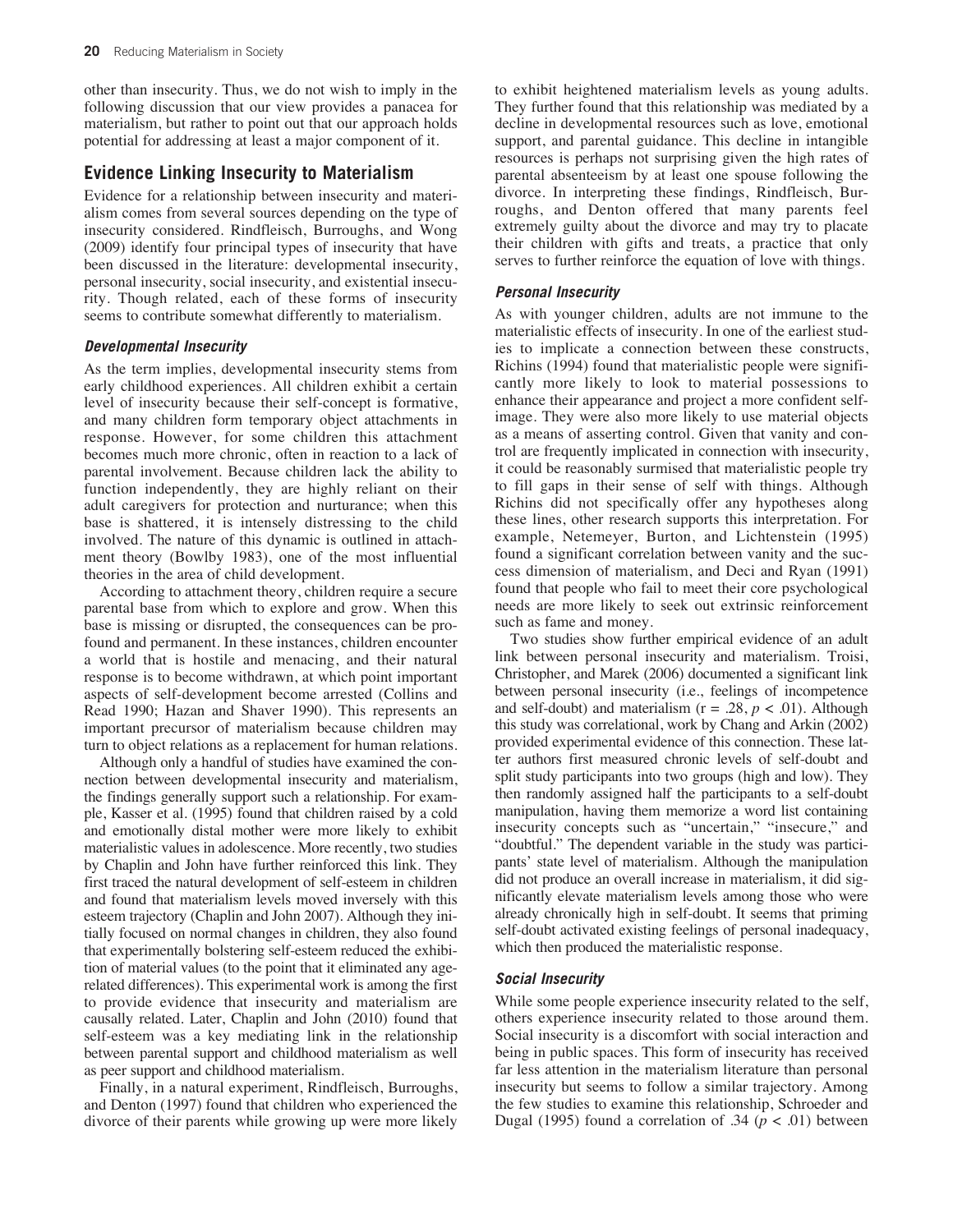social insecurity and materialism, and Rindfleisch, Burroughs, and Wong (2009) found a correlation of .49 ( $p <$ .01). These correlations are actually somewhat higher than the correlations found for personal insecurity. This is perhaps not surprising considering that materialistic people tend to be heavily self-focused rather than other-focused. However, this is also an area in which additional research is needed. Does social anxiety lead people to become withdrawn and more materialistic, or do highly materialistic people neglect social interaction and eventually become uncomfortable around others? The answer is probably a bit of both, but the primary direction of the relationship remains to be clarified by future research.

#### *Existential Insecurity*

A final area of research that has begun investigating the link between insecurity and materialism is that of existential insecurity (Arndt et al. 2004). Existential insecurity reflects one's fear of mortality. Prior research has argued that death is the penultimate fear, as there are few more unsettling notions than the possibility that one's entire existence may be moot. For some, this thought is utterly terrifying (Rindfleisch and Burroughs 2004; Solomon, Greenberg, and Pyszczynski 2004). Humans are uniquely capable of contemplating the existential aspects of their existence and constructing elaborate defense mechanisms in response. In contemporary society, one such response is materialism, as some people apparently use material objects in an attempt to achieve a form of secular immortality (Rindfleisch, Burroughs, and Wong 2009).

One of the first research projects to propose and test this premise was provided by Kasser and Sheldon (2000). They experimentally manipulated mortality salience and then examined its effect on a host of materialism-related variables, including greed, financial strivings, conservation behaviors, and a desire to make indulgent purchases. As expected, those with heightened fears about their own mortality exhibited an increase in materialistic inclinations, such as a desire to make large purchases, while also exhibiting diminished concern about the environment.

Subsequent research has continued to expand on Kasser and Sheldon's (2000) initial findings. For example, Mandel and Smeesters (2008) found that mortality salience stimulates overconsumption, but only among people with low self-esteem. Rindfleisch, Burroughs, and Wong (2009) found that materialistic people were more likely to form close connections with brands in response to existential insecurity. This latter finding is noteworthy in that the effect was significant even after the authors controlled for the other forms of insecurity previously described.

In summary, across a variety of forms (e.g., developmental, personal, social, existential) and approaches (e.g., correlational, experimental), research has consistently found a connection between insecurity and materialism. The robustness of this connection suggests that researchers interested in reducing materialism would do well to begin by focusing on the insecurities underlying this response. In light of the evidence, it is somewhat surprising that previous efforts to reduce materialism have not focused more heavily on this connection.

# **Previous Efforts to Reduce Materialism**

Many attempts have been made to try to combat materialism levels in society, mainly through media campaigns and governmental interventions. Some of the more popular media campaigns include "Buy Nothing Day," "Turn Off Your TV Week," and "International Downshifting Week." In addition to these campaigns, myriad credit counseling and financial literacy programs have been developed to help consumers avoid overspending. Finally, governments have become involved, passing laws and regulations intended to counter the effects of materialism. The best known of these include legislation designed to limit children's exposure to advertising and other forms of marketing promotion (though the effectiveness of these programs is questionable). Some governments have also begun to levy special taxes, such as excess consumption taxes, intended to reduce the use of resources, and luxury taxes, intended to help redistribute wealth in society (Bagwell and Bernheim 1996).

Unfortunately, despite these many and varied efforts, materialism is spreading in society, not receding. It is our contention that these programs largely fail because they do not address the underlying insecurities that give rise to excess consumption behaviors in the first place. Consumers can be educated about the dangers of purchasing on credit and laws can be passed that penalize consumption behaviors, but unless the underlying insecurities that motivate materialism in the first place are removed, it is inevitable that these desires will simply manifest in other ways. As a case in point, while excess consumption taxes undoubtedly make consumption more expensive for those at the top of the economic ladder, an unanticipated consequence of such taxes is that they also give increased moral license to engage in the behavior, as the people believe they have paid for the privilege of consuming more than their rightful share (Levitt and Dubner 2005). Note also that given that status goods require a certain degree of scarcity, limiting their prevalence through taxes or other artificial means may actually increase their appeal, an outcome that would be exactly the opposite of the law's intent.

A similar observation can be made for luxury taxes. While such taxes may contribute to the equalization of wealth across society, they do nothing to reduce material desires, and they may actually promote them. Recently, Ordabayeva and Chandon (2011) found that narrowing the wealth gap may actually increase materialistic motivations because of what they termed the "leapfrog" effect. They argued (and showed) that if the band of wealth is narrowed in society, the incentives to behave materialistically and engage in acts of conspicuous consumption actually increase. This is because one leapfrogs over a larger portion of the population for the same spend. Such behaviors require that people define their self-worth in terms of what they possess compared with others. Remove the comparison, and the behavior stops. Unfortunately, it is unclear how any tax would accomplish this. Although it would be unfair to suggest that the efforts just described have made no positive difference, it is clear that some new thinking is needed. Fortunately, several recent areas of consumer research inquiry offer novel approaches to the materialism question.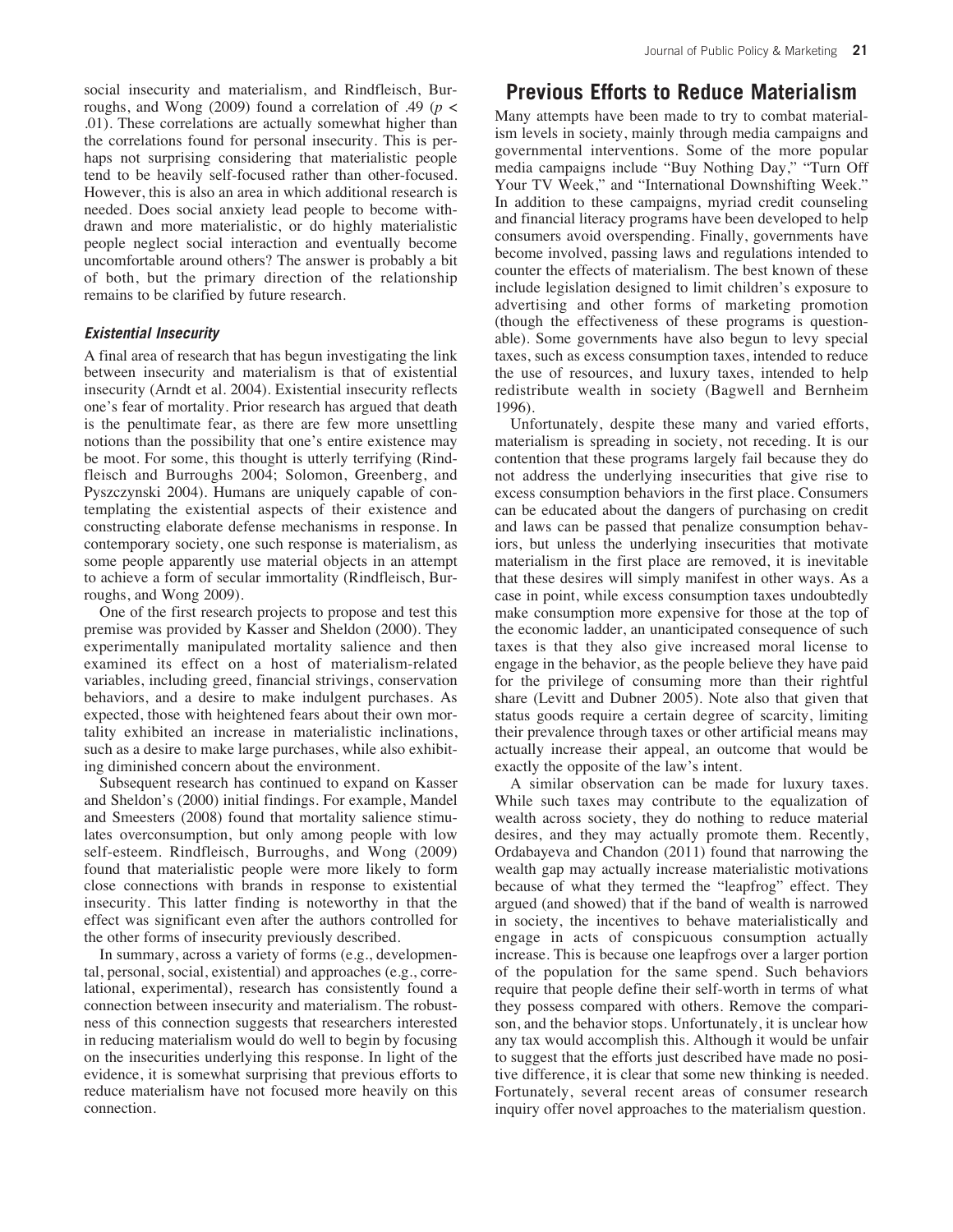# **Refocus on Materialism's Underlying Motives**

If materialism is predominately a product of insecurity, activities that bolster one's self-confidence and self-esteem should reduce materialism. In other words, if people feel good about themselves, they should feel less inclined to rely on external objects for reassurance and validation. Thus, activities and behaviors that encourage intrinsic growth and promote a greater self-awareness should reduce materialism. Three recent focuses in consumer research hold promise to address materialism at this level: experiential consumption, prosocial giving, and the development of selfesteem in children.

At first glance, this seems a rather disparate set of topics. However, what make them interesting are the different levels of analysis they evoke. While experiential consumption and prosocial behaviors tend to engender a more individuallevel focus, questions related to the development of children raise a more societal-based approach, including public policy considerations. Because reducing materialism will ultimately require change at both the individual and societal levels, these topics provide a broad canvas from which to approach the materialism question. They can also be viewed as three different types of "investments" that can be made in strengthening personal and social welfare.

# **Investing in Experiences**

Recent research has begun investigating the superiority of experiential purchases over tangible goods when it comes to promoting psychological health and well-being (Dunn, Gilbert, and Wilson 2011; Van Boven, Campbell, and Gilovich 2010; Van Boven and Gilovich 2003). Experiential goods may be superior to tangible goods in this regard for many reasons. While material purchases tend to be static in nature, experiences can facilitate discovery, mastery, and interpersonal connection, all of which are essential to personal growth. Experiential purchases are also more resistant to hedonic adaptation than tangible purchases (Dunn, Gilbert, and Wilson 2011; Nicolao, Irwin, and Goodman 2009; Sheldon and Lyubomirsky 2006). In other words, while the value and benefits of material purchases tend to fade rather quickly, the benefits of experiential purchases are more lasting because the experience can be anticipated and then later relived many times over in memory. Finally, but not inconsequentially, consuming experiences is often more ecologically sustainable than consuming tangible goods.

However, the question remains whether experiences are universally superior. The efficacy and benefits of experiences are likely to vary widely from one instance to the next, depending on the orientation of the person and aspects of the experience itself. For example, Killingsworth and Gilbert (2010) found that most people report greater happiness from relaxing than from working. Yet some people clearly derive great satisfaction from their work, and few people would be content to be idle all the time. Moreover, just because an activity is enjoyable does not necessarily mean it is beneficial. Some of the most valuable experiences are wrought in difficulty and struggle. Thus, it is not always easy to know when experiences are going to benefit

the person and when they will not. Finally, the line between products and experiences is not always clear. Is a boat a status object or a conduit of family experience (Carter and Gilovich 2010; Van Boven and Gilovich 2003)? The often subjective distinction between the tangible and experiential aspects of consumption further complicates separating the beneficial aspects of one from the other.

Fortunately, research demonstrates that people can consistently differentiate between these two forms of consumption. They can also differentiate among different types of experiences and appreciate that there is a fundamental distinction between watching television and hiking a mountain trail (Carter and Gilovich 2010). It is this extreme variance in experiences that provides opportunity for research to explore when experiential consumption will be beneficial, particularly in relation to tangible goods. To better identify areas in which further research might be directed on this question, we first review the limited research in this area.

## **Prior Research on Experiential Purchases**

In one of the early studies of experiential consumption, Van Boven and Gilovich (2003) observed that a chief difference between experiential purchases and material purchases is that experiential purchases are made with the primary intention of acquiring life experiences and understandings. In other words, experiences are something people live "through" rather than "with." In this respect, they may be naturally amenable to personal growth. In support of this view, Van Boven and Gilovich found that the majority of participants in a study viewed experiential purchases as more wholesome and self-defining than material purchases. Given that a person's experiences are a gateway between the outer world and the inner self, this recognition is probably not surprising. Although engaging in different experiences does not automatically ensure personal growth and healthy development, it is difficult to imagine this growth coming without them. Thus, spending money on experiences instead of things may provide a partial antidote to the insecurities that form the basis of materialism (Dunn, Gilbert, and Wilson 2011).

Another way experiential goods seem superior to tangible goods is that experiential purchases tend to be more resistant to hedonic adaptation (i.e., the natural loss in positive affect with time) than tangible goods (Dunn, Gilbert, and Wilson 2011; Nicolao, Irwin, and Goodman 2009; Sheldon and Lyubomirsky 2006). Any purchase (tangible or intangible) eventually loses its ability to provide pleasure and enjoyment as the person adapts to the stimulus (Frederick and Loewenstein 1999). The rate of adaptation is important because, to recapture the pleasurable aspects of consumption, new purchases are eventually required. Because tangible goods tend to lose their appeal relatively quickly, materialistic people may become trapped on a hedonic treadmill, constantly searching for the next thing to buy in an attempt to attain an inner satisfaction that is always just out of reach. Conversely, because experiences can be anticipated, savored, and mentally relived, they can provide enjoyment and psychological sustenance well outside the bounds of immediate consumption (Dunn, Gilbert, and Wilson 2011).

Finally, experiences are meant to be shared. A long history of research documents the essential role of social inter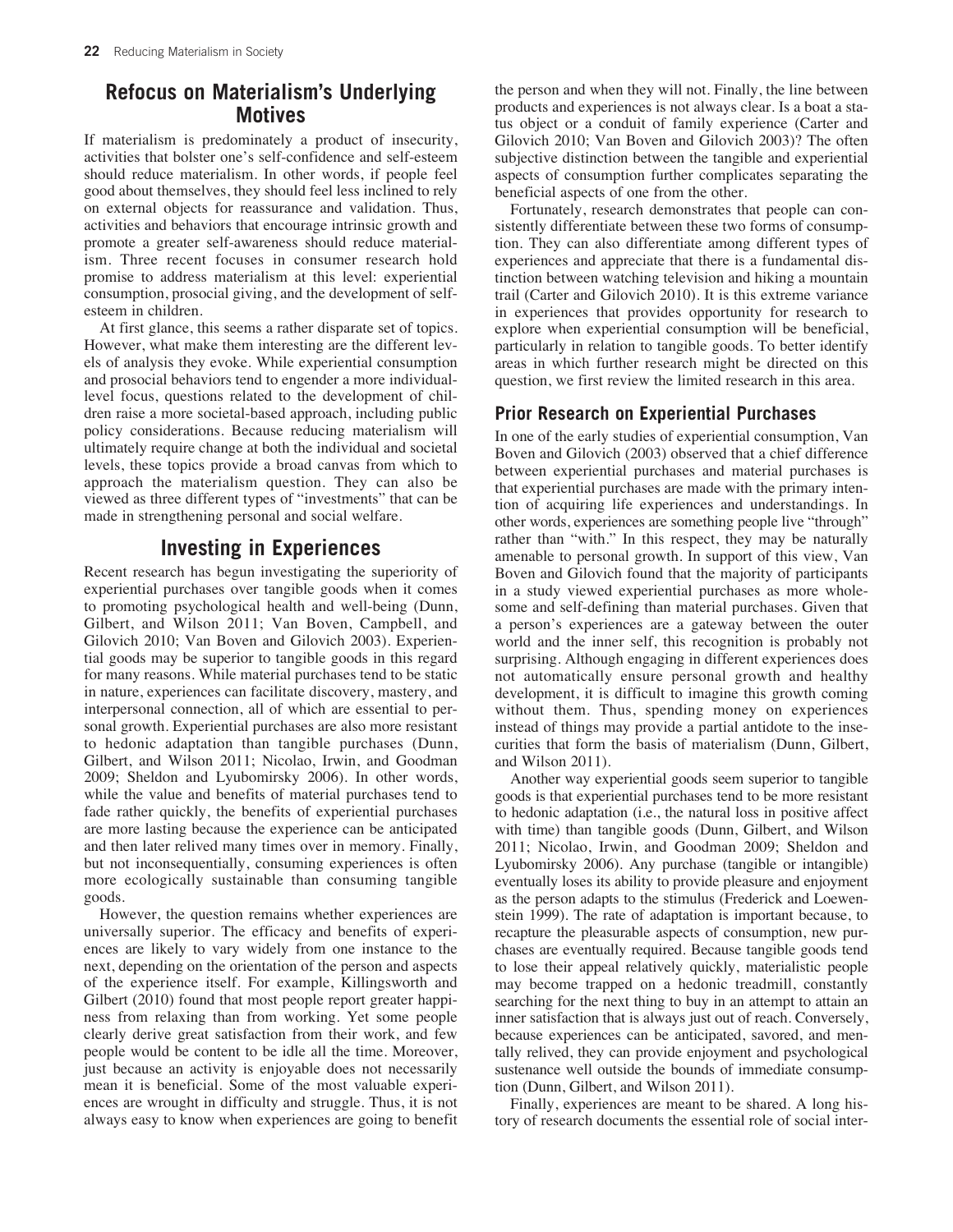action with human flourishing. Although experiences can be consumed in isolation (and tangible goods can be consumed jointly), the interactive nature of experiences lends itself to social exchange. This is true in terms of both the actual consumption of the experience and its subsequent recollection (Van Boven, Campbell, and Gilovich 2010). In short, people can vicariously relive experiences with others. Thus, it is not surprising that Van Boven, Campbell, and Gilovich (2010) found that people enjoyed interacting with a social partner more if the discussion centered on experiential purchases than material ones. They also found that during social exchanges, people who were perceived as materialistic were less socially desirable than those perceived as focused on other areas of their lives. Thus, both interpersonal attraction and the quality of social interaction may depend in part on whether one favors an experiential orientation.

However, as we previously intimated, the quality and value of experiences is likely to vary widely. Thus, while Nicolao, Irwin, and Goodman (2009) found that consuming experiences was often more beneficial than material consumption, they also found that experiential purchases had greater potential to cause harm. In other experiential purchases is the proverbial "sword that cuts both ways"; when they turn out well, they can be extremely beneficial, but when they turn out badly, they can be quite damaging. Given this duality, it is important to identify the conditions that favor positive outcomes over negative ones. Unfortunately, research to date has not ventured far into this question. This is an opportunity for further research.

### **Further Research on Experiential Purchases**

#### *Motivations for Experiential Purchases*

As we previously noted, experiential purchases are often made with the primary intent to acquire new understandings and sometimes even life transformations. However, not all experiences reflect such intrinsic motives. People can also engage in experiences for extrinsic reasons. For example, a trip to the Amazon would certainly be an extraordinary opportunity for enrichment and growth for almost anyone, particularly those seeking self-knowledge and greater connection with the natural environment. However, such a trip is also likely to be expensive and out of reach for all but the most dedicated (or affluent) of travelers. This creates the possibility that such a trip might be undertaken for intrinsic reasons, or "materialistic" ones, such as boasting to friends and neighbors about the expensive vacations they can afford. Thus, even experiences can be materialistically consumed, depending on one's underlying motives.

Nowhere is this distinction more compellingly portrayed than in Jon Krakauer's (1997) bestselling book *Into Thin Air*, which documents the exploits of a wealthy (and largely unqualified) clientele's attempt to climb to the summit of Mt. Everest. In the book, he describes one New York socialite as having to literally be carried up the final stages of the mountain all while live blogging to friends and followers back home about her supposed "conquest." Some in the expedition would pay the ultimate price for this selfcenteredness. Thus, while there is little doubt that experiences can play an important role in self-growth, they also have the potential to do just the opposite. Yet current

research takes a rather simplistic view of experiences, tending to presume that they innately have value when this may not always be the case.

#### *Research on Different Forms of Experience*

Although the motivations for entering into an experience may be important, this is not to say that some types of experiences are not naturally more amenable to growth than others. Research has not ventured far into this issue, but there seems to be several defining characteristics that render experiences more (or less) beneficial.

Perhaps the foremost thing that differentiates one experience from another (and many tangible purchases as well) is the level of engagement required. Attending the theater may provide a valuable cultural experience, but it is probably not as transformative as actually participating in a play. Thus, when researchers describe the beneficial aspects of experiences, they tend to evoke experiences that are highly active in nature (e.g., travel, outdoor activities) while often neglecting more passive experiences (e.g., watching television, sitting at a computer). Yet it may be this engagement that really differentiates experiences, both from each other and from more tangible purchases. It is quite possible to purchase a tangible good and then leave it on the shelf virtually untouched. It is generally not possible to "shelve" experiences in this way—one either consumes an experience in full or does not consume it at all. Moreover, many experiences require intense focus on the part of the consumer, further ensuring a heightened level of engagement. These varied observations all suggest that situating experiences on a continuum of engagement may be a way for further research to better distinguish when experiences are likely to be beneficial, as well as understand their relative value in comparison with tangible goods, though the definition of engagement may need to include both mental and physical forms.

Suggesting that passive activities, such as watching television, are not beneficial is hardly revelatory, but research could also extend the notion of engagement to include challenge. Research in humanistic psychology has long known the importance of challenge (and mastery) to promoting personal growth and heightened self-awareness (e.g., Deci and Ryan 1985). Tangible products may initially present challenges, but when they are mastered, the interactions tend to become rote. In contrast, experiences are more likely to offer varied outcomes that lead to new challenges. For example, as proficient as one might become in mountaineering, there will always be new technical obstacles to overcome and new mountains to discover. In this regard, experiences that involve difficulties and even setbacks (within reason) may prove more beneficial in the long run than challenges that are relatively easily overcome. We raise this point to emphasize how little research has tried to differentiate among different types of experiences and the underlying dimensions that contribute to growth. Finally, the varied nature of experiences creates the potential for the experiential area to expand with the person, fitting into long-term life projects and life goals (be it travel, the arts, or a hobby). Tangible goods do not tend to be nearly so malleable or transcendent in this regard, though some of the most timeless physical products, such as Legos, do present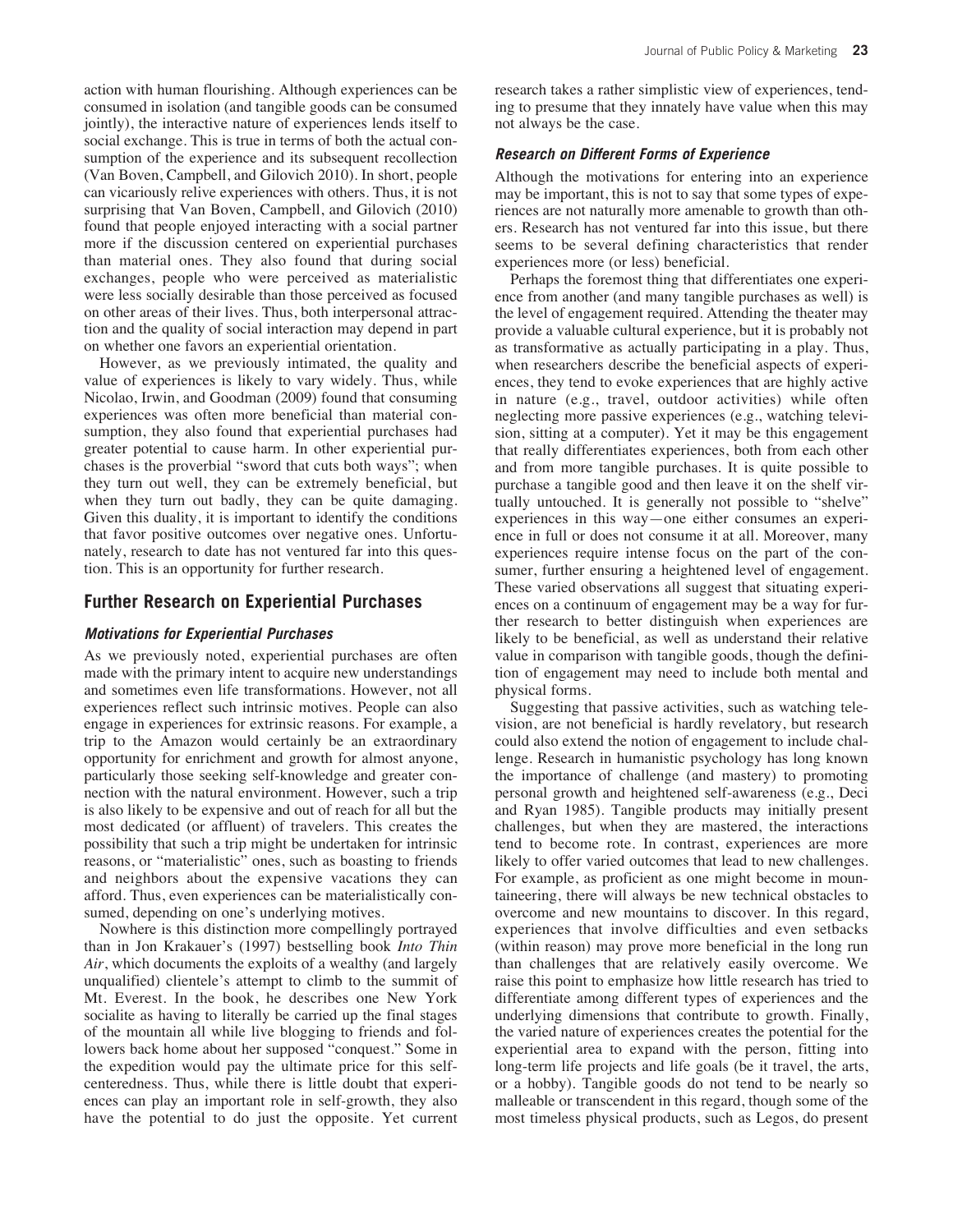variety in outcomes, opportunities for mastery, and creative expression. One author who is a parent actually finds it somewhat disheartening that Legos are now marketed heavily as kits, with complete instructions and prefabricated parts. In the early days, Legos came as sets, and it was left to the child's imagination to decide what to build and how.

#### *Research on the Social Dimension of Experiences*

Another characteristic that is likely to differentiate experiences from tangible purchases is along social lines. Research has long known the importance of social relationships to healthy development and psychological well-being. Experiences can connect people in ways that tangible goods usually cannot. The only way tangible goods can connect people is through communal consumption, which translates into a form of shared experience.

However, although experiences may be amenable to social interaction, some experiences clearly lend themselves to such exchange more than others. Experiences that require some form of cooperation and interpersonal trust may represent better growth opportunities than those that can be accomplished in isolation. Here, again, the lack of research presents difficulties in making such claims at anything more than an anecdotal level. Perhaps it is a balance of social interaction and personal responsibility that is needed for optimal personal growth. It is difficult to say considering that there is almost no research on these types of issues. What we do know is that materialism is a self-focused value, and relationships with things make poor substitutes for relationships with others.

Finally, there is little research on how to increase exposure to experiences. Engagement in experiences will result from a complex amalgam of individual motivations and environmental conditions, yet all the research in the world on the benefits of experiences will be for naught if it does not concurrently find ways to increase participation. This stream of research would seem particularly relevant to programs and policies aimed at children (described in more detail in a subsequent section). In summary, it is simplistic to suggest that experiences are superior to tangible goods without qualifying when and how. However, there are enough upsides to experiences to make such research well worth the effort.

# **Investing in Others**

If materialism is about possessiveness and nongenerosity (Belk 1985), then in many respects, giving (both of oneself and what one has) is the antithesis of materialism. By giving, one not only benefits the recipient but also builds the self. However, giving behaviors are complex, driven by a variety of motivations and producing a multitude of outcomes, not all positive.

## **Prior Research on Prosocial Spending**

In examining the effects of giving behaviors on well-being, recent research has found that compared with spending on oneself, giving money to others produces a greater sense of fulfillment and stronger and more lasting positive emotions (Andreoni 1990; Liu and Aaker 2008). Dunn, Aknin, and Norton (2008) surveyed people on their income levels, including how much money they typically spent on themselves and how much they gave away to charity each month. They also measured how happy these people were. They found that while spending on oneself led to no demonstrable increase in happiness, spending on others was positively related to happiness in the giver, and this effect was independent of the amount of money the person made. Importantly, the effects on happiness were causal. In a follow-up study, these same researchers gave money to people on the street around a Canadian university. Half the students were randomly told to spend the money on themselves, and half were told to spend it on someone else. When contacted about how they were feeling later in the day, those who had given the money away reported feeling happier than those who kept the money, despite their windfall. It might be argued that the benefits of prosocial spending are a phenomenon unique to wealthy countries, but this is not what these researchers found. When Aknin et al. (2011) moved their study from Canada to Uganda, a relatively poor country, the effect was essentially the same.

The exact reasons for this giving bonus are unclear, but a possible explanation may stem from the "ceiling effect" on happiness that exists for personal spending. Research shows that when essential needs have been addressed, increases in income and personal spending do little to enhance happiness and well-being because, again, higher-order needs cannot easily be addressed through material acquisitions (Diener and Biswas-Diener 2008; Myers 2008). In other words, because spending a little on oneself produces a small increase in happiness, people may be led to believe that a large increase in spending will produce an even larger boost in happiness, which is not the case. Prosocial spending seems not to be subject to this same cap, perhaps because spending on others promotes fulfillment at a higher level, such as increased social connection or a greater sense of efficacy. Further research is needed to clarify this effect.

## **Further Research on Prosocial Spending**

#### *Motivations for Giving*

To this point, little research has tried to differentiate among the various motives for giving, yet these would seem to affect how beneficial such behaviors are (at least for the donor). Recent research has documented that even charitable giving can be "materialistic" if it is motivated by status gains or sexual prospects or simply represents a modern form of (reverse) conspicuous consumption (Griskevicius et al. 2007). Although such conspicuous giving may benefit others, it is unclear what it confers to the donor. On the one hand, we could make the argument that giving universally helps others and therefore makes one feel better about oneself, regardless of whether it is egoistically motivated. On the other hand, giving for extrinsic reasons, such as to gain social adoration, would only perpetuate, not resolve, whatever underlying insecurities the person has.

#### *Impact on the Recipient*

Research makes a fairly general presumption that giving behaviors are beneficial to others. It is unclear whether this is always true, at least psychologically speaking. After all, if being a donor makes a person feel more capable and con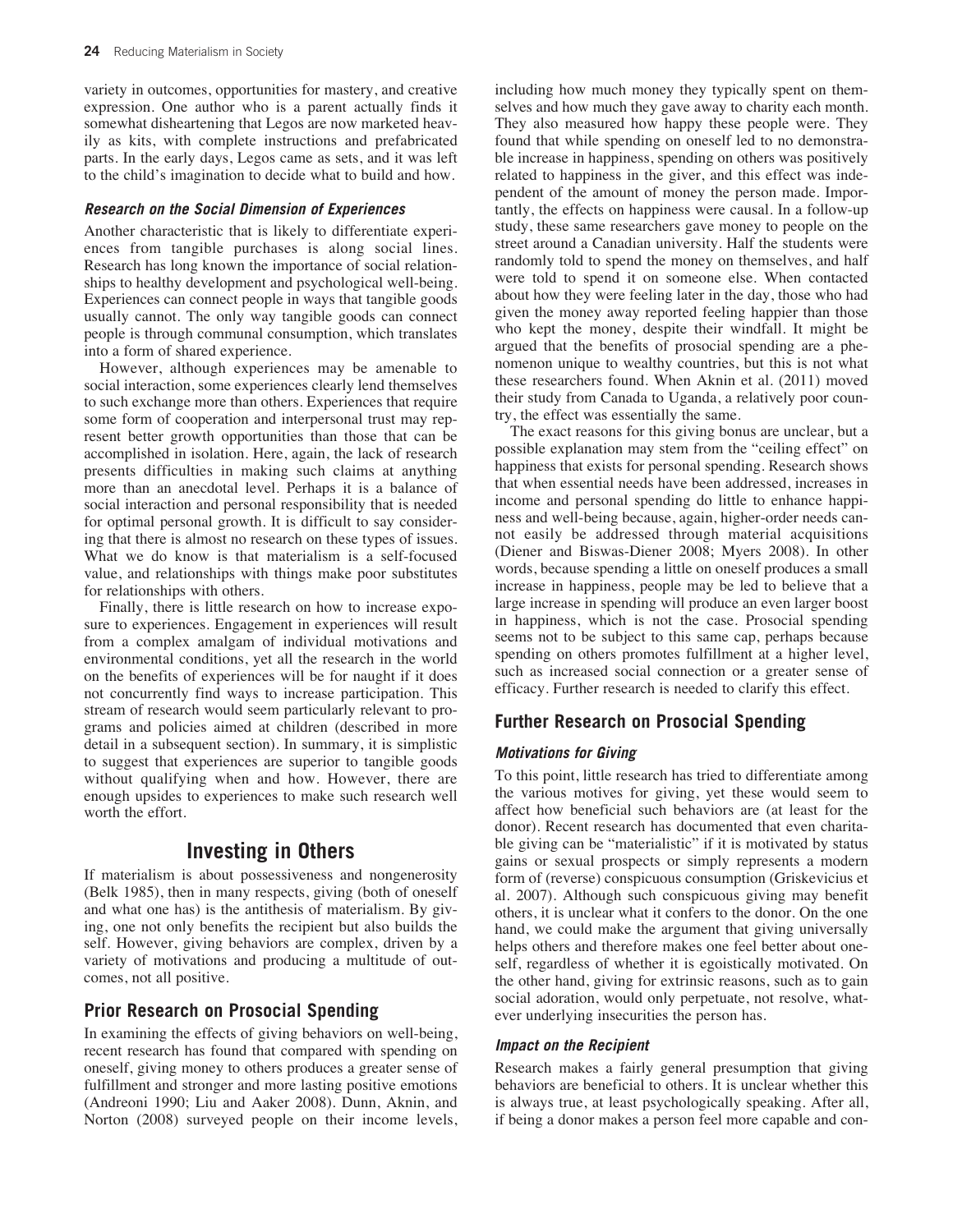nected, would not being a recipient make a person feel inadequate and alienated, or at least have the potential to do so? In support of this argument, research on nursing home patients finds that nurses' attempts at benevolence can actually backfire by producing dependence and a loss of efficacy on the part of the patient (Von Bergen et al. 1999). Moreover, given that negative emotions tend to be experienced more acutely than positive ones (Baumeister et al. 2001), it is possible that the net effect of these exchanges is unfavorable, or at least more negative than research tends to acknowledge. We, of course, are not advocating the abolishment of charity and giving. Giving is critical to facilitating social bonds, and charity can be critical to helping people deal with their immediate circumstances. Besides, there will always be those in society who genuinely require the compassion of others. We raise the concerns with giving simply to point out that research has made a rather uncritical generalization that giving is good, without really considering the conditions under which it is beneficial, or for whom.

In developing a more refined view of prosocial spending, research might do more to examine the relationship of the donor with the recipient in such exchanges. For example, Weinstein and Ryan (2010) recently found that attributions regarding the nature of the giving act (i.e., freely given versus coerced) affected the well-being of the recipient. If the recipient perceived the donor as giving of his or her own volition, he or she felt closer to the donor and derived greater psychological comfort than when perceiving the donation as motivated by some type of external influence, such as social pressure. Thus, finding ways to personally connect donors and recipients (as opposed to anonymous or stranger giving) may help ameliorate the sense of alienation. Surely, many other facets of the donor–recipient dyad affect the quality of the exchange for both members.

Finally, it is worth noting that recent research has found that donating time provides an even larger psychological boost than donating money (Liu and Aaker 2008), and because time is less tangible than money (Okada and Hoch 2004), it may also be less psychologically demoralizing for the recipient. It is also more difficult to turn a time donation into a materialistic display in the same way as a monetary donation. Thus, additional research on the different types of giving (time, money, and expertise) is also needed.

## **Investing in Children**

Prior research has argued that children today are the most materialistic of any generation in American history (Schor 2004). While such a claim is difficult to substantiate, there is no doubt that children grow up exposed to materialistic messages and images at a rate difficult to comprehend even 50 years ago. For many, the key question is, What can be done to reduce materialism among children and adolescents?

The ideas receiving the most attention are those centered on placing constraints on media and marketing exposure, particularly bans on advertising to children and bans on corporatesponsored curricula in public schools, because young children lack the cognitive resources to filter marketing messages (John 1999, 2008). Along these lines, some school systems have banned corporate donations of educational materials that feature branded advertising out of concern that they promote materialism in school (Seyfer 1999). Unfortunately, restrictions placed on advertising targeted to children have proved extremely difficult to monitor and regulate, and there is little evidence that they are effective.

The best way to reduce materialism in children is to preempt its formation from the start. Thus, developing healthy, emotionally secure children is likely to prove one of materialism's strongest antidotes. Moreover, if completely shielding children from commercial messages is not practical, arming them with the resources to cope with such messages may be necessary. This means better guidance from parents and educators on how to interpret commercial messages, an area in which further research is urgently needed. Finally, the issue of childhood materialism is the one area in which public policies have a real opportunity to make a difference. Although it is difficult to impose policies and laws that restrict adults' freedom to consume, society has a very different responsibility to children. To better understand how research might proceed in this area, we outline research on childhood materialism and then offer some ideas for future research. We also include a section on public policy considerations.

#### **Prior Research on Materialism in Children**

Over the past several decades, community activists and social scientists have expressed increasing alarm about the rising level of materialism among adolescents. In addition to running counter to the values that most parents want to instill in their children, research has documented several negative consequences associated with childhood materialism. Research has found that materialism disrupts children's development into happy, healthy, and balanced adults (see Kasser 2002; Linn 2004; Schor 2004). Moreover, materialism is associated with a variety of mental health problems, including anxiety and depression (Cohen and Cohen 1996; Schor 2004); the use of illicit substances, such as alcohol and drugs (Williams et al. 2000); and generalized selfish attitudes and behaviors (Kasser 2005).

What are the antecedents of childhood materialism? If the motivational perspective is correct, it is rooted in early childhood insecurities. However, to our knowledge, only one study has experimentally pinpointed a cause for materialism in children. In a study with children and adolescents aged 8–18, Chaplin and John (2007) found that materialism is tied to changes in self-esteem. In interpreting their findings, these researchers suggested that material values in children are at least partially a product of insecurities and unmet needs caused by socialization agents, a position they later supported. In a follow-up study, Chaplin and John (2010) found that having less supportive parents and peers leads children to feel more insecure, which results in their need to attach themselves to material possessions to boost their self-esteem.

Although Chaplin and John's (2007) research was among the first to experimentally establish a causal connection, theirs is actually part of a long tradition of research implicating insecurity as a key factor in the formation of early material values. For example, some of the first studies of children's materialism found it to be comorbid with ineffective family communication patterns and unsupervised television viewing (Churchill and Moschis 1979; Moore and Moschis 1981; Moschis and Churchill 1978; Moschis and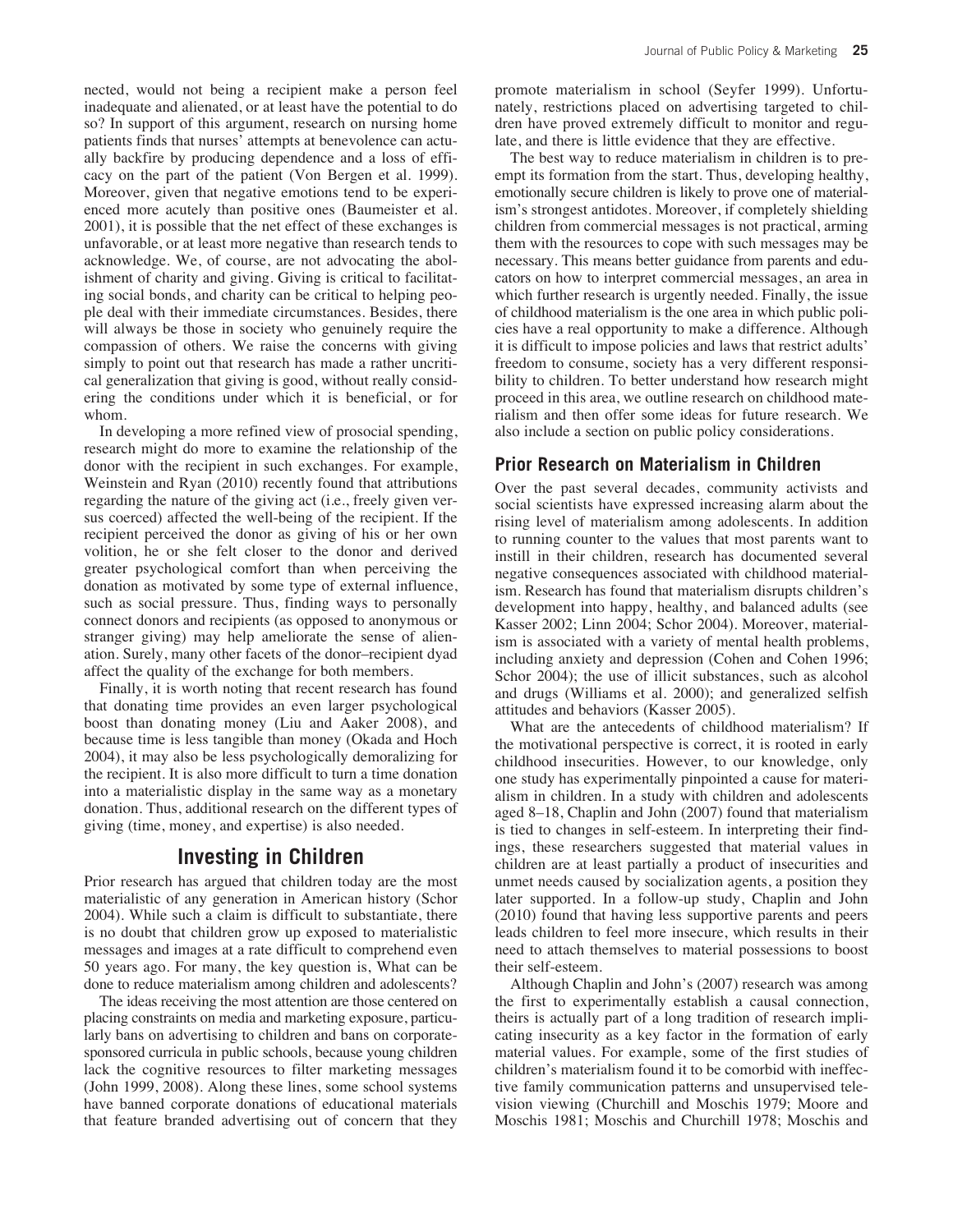Moore 1979). Research has also found that materialistic children are more likely to come from disrupted families, particularly those afflicted by divorce (Rindfleisch, Burroughs, and Denton 1997; Roberts, Tanner, and Manolis 2005). Finally, research has found that children who come from less economically secure households are more likely to exhibit heightened material values (Goldberg et al. 2003). This latter finding is particularly troubling considering that poorer areas have more difficulty controlling marketing messages coming into their communities and fewer resources to equip children to deal with these messages when they arrive.

In summary, the emerging research has begun painting a picture of how vulnerable children are to material culture and influence (see Cohen and Cohen 1996; Kasser 2002; Linn 2004). It is clear that children's notions of self are fragile, and as a result, they are particularly susceptible to developing materialistic responses to external threats and unmet needs (Chaplin and John 2007, 2010). Given that this neglect is likely to carry forward, materialistic parents are likely to produce materialistic children, meaning that the cycle is likely to perpetuate and be difficult to break with external interventions (Chaplin and John 2010; Goldberg et al. 2003).

Unfortunately, children are more exposed than ever to the types of threats and conditions that are conducive to the development of material values (e.g., unstable household environments, supplanting of parental communication with media messages, exhibition of material values in adult social role models). Given all this, we might expect researchers to have mobilized to combat the growth of materialism. In actuality, little research has assessed the strategies or interventions for reducing materialism among the youngest members of society. In the next section, we discuss several important research issues that warrant more attention from scholars, including the need for more studies that test policies and intervention strategies for reducing materialism in children.

## **Further Research on Materialism in Children**

Specific topics related to children's materialism meriting further research are plentiful. However, rather than providing a cursory glance at all possible topics (some of which would simply be an extension of the adult literature using a children's sample), we focus on a subset of the more provocative issues and gaps in the hope of shining a spotlight on the research opportunities in this area.

## *Need for More Diverse Samples*

Most of what is known about children's materialism comes from studies based on primarily white, middle-class participants in the United States. As we alluded to previously, the resources for both combating commercial incursions and investing in children's emotional development are likely to be concentrated in relatively affluent, educated communities. Thus, while poor children and ethnic minorities experience the same insecurities and apprehensions that come with normal social development, they may face additional stressors and commercial influences that are exacerbated by poverty and racism (Hambrick-Dixon and LaPoint 1999). It is not difficult to envision how a child, feeling marginalized or even dehumanized, would subconsciously "fight back"

through material displays. In one study of underprivileged youth, Pugh (2009) examined the "economy of dignity" in children and found how important it is for children to fit in and feel included. In fitting in, she found it was less an issue of absolute resources than relative resources. The venue of her study was a special charter school that deliberately included a mix of affluent children with children from impoverished backgrounds. When some children do not have the material possessions their peers have, they experience this deficit acutely and painfully. Ironically, wellintended attempts to give children greater educational opportunities (and exposure to others of varying backgrounds) may have unintended consequences when it comes to materialism. Then again, it may not matter. In a digital age, the divide between the haves and the have-nots may be measured in milliseconds, not miles.

Studying children from different cultural backgrounds, such as from more collectivist cultures, could also reveal differences in how material values are formed. At present, the role of collectivism in the exhibition of material values in children is unclear. On the one hand, given that people from collectivist cultures have a more interdependent selfconstrual, children from these cultures may be even more vulnerable to peer pressure than their more individualist counterparts. Thus, they may be more inclined to rely on material goods as a means to fit in with others. On the other hand, interpersonal connections may run more deeply in the fabric of collectivist cultures, which would bolster these children's sense of security and reduce their reliance on material possessions. Finally, it is possible that both types of cultural orientations can lead to materialism, but for different reasons. For individualist cultures, using things may be more for status and differentiation, while in collectivist cultures, things may be used more for the establishment of in-groups and out-groups. If so, the effects of materialism and the strategies for reducing it would likely differ. Again, the lack of cross-cultural research on materialism in children prevents us from pushing very far into this area, and additional research is definitely required.

## *Need for Wider Age Ranges*

Most of what is known about childhood material values comes from studying older children (i.e., aged 9–14). Yet values are known to develop much earlier than this, and material values are most certainly shaped by very early social exchanges and consumption experiences. By the time a child reaches young adolescence or what is often referred to as the "tween" years, many of the values they will carry into adulthood are either already in place or at least in advanced development.

Moreover, the processing capabilities of very young children (compared with those of adolescents) are very different, so findings based on an older child population may not be applicable to very young children (John 1999, 2008). For example, research in perceptual psychology has shown that the information-processing strategies of older children are subject to the semantic filter of existing beliefs and knowledge structures. In other words, any incoming information, such as advertising, will be buffered by existing beliefs and understandings. Although this can bias incoming information (i.e., selective perception), it also requires that any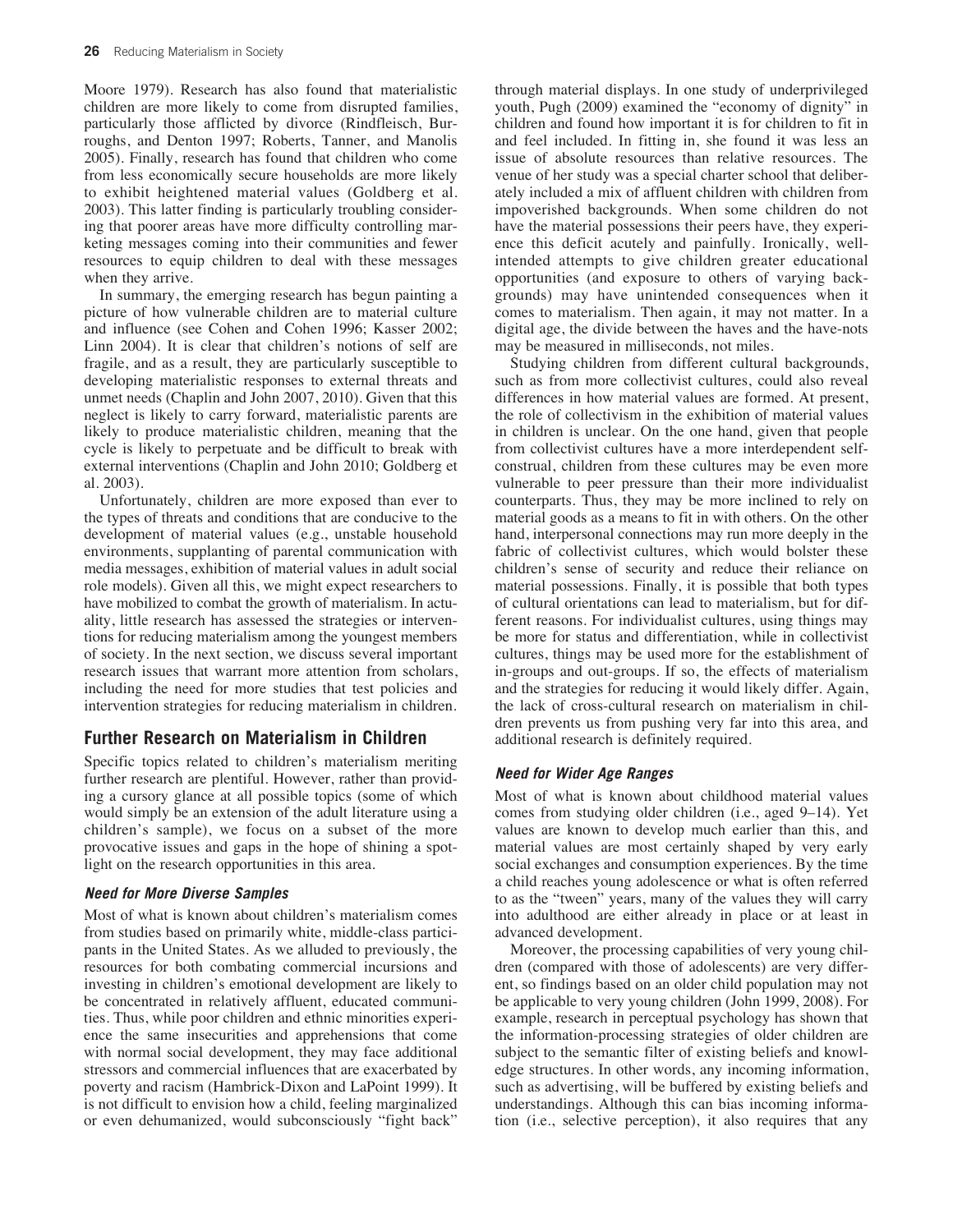incoming messages withstand a certain degree of cognitive scrutiny before being assimilated. Because very young children lack these developed structures, they may also lack an important defense against market persuasion attempts (Bousch, Friestad, and Wright 2009; John 1999, 2008). In other words, they may more directly assimilate marketing and other materialistic messages into their belief system.

However, while this lack of knowledge structures would suggest that influence can be attained more easily by very young children, it would also suggest that such influence processes can be more easily reversed. Unfortunately, research on exactly when persuasion knowledge structures become solidified has been equivocal. As Bousch, Friestad, and Wright (2009, p. 147) point out,

Children learn important things about advertisers' goals and tactics between their toddler years and the time they graduate from high school. But at a more specific level, the findings are not obviously cumulative. There are frustrating differences from study to study in the ways in which children's advertising knowledge has been conceived as well as in the measurement methodologies used.

In addition, any linking of material objects to children's self-esteem requires an understanding of the symbolic meanings of material goods and how they contribute to the notion of an extended self (Chaplin and John 2005). If younger children have few experiences with products and brands and have less developed social-cognitive structures that are used to comprehend consumption symbolism, we must question whether materialism manifests differently at very young ages. For very young children, such as preschoolers, it may be less a question of value formation as one of simple stimulus–response, in which they see a fun product manipulated in a commercial, determine they want it, but then quickly forget that the product even exists and move on. The residual effect of this process on the longterm development of material values in children is unknown but would be a useful issue to investigate.

Finally, the development of self-esteem in children follows a natural trajectory, with insecurity being higher in some stages of childhood development than others (Harter 1985). For example, early adolescence is a time of particularly heightened insecurity because the child is becoming sensitive to his or her social surroundings while also being hypercritical of the self. Is this a period when materialistic responses to insecurity are likely to be particularly acute? Further research is necessary before a final determination can be made.

In addition to research on very young children, further research is needed on the development of material values in *older* adolescents (i.e., aged 17–19). Late adolescence brings many more brands and possessions into one's sphere, and these interactions become much more cognitively and socially complex. Thus, while on the one hand, the self is likely to be much more developed (reducing the need to rely on material objects), on the other hand, social pressures and an increased understanding of the role of material objects in navigating them (e.g., signal group membership; impress employers, teachers, and other important adults; attract romantic interests) could increase reliance on material objects. As these competing arguments demonstrate, the role of materialism during the transition to late adolescence remains unclear. Given that psychologists are now finding that important developmental milestones may continue well into the 20s, this lack of research is all the more glaring.

#### *Need for New Assessment Methods More Amenable to Children*

In a previous section, we made a case for why further research is needed with very young children. However, children require special considerations (both ethically and methodologically), and this has almost certainly discouraged many researchers from entering the area. For example, experimental protocols involving deception or even mild manipulation of self-esteem or other aspects of psychological well-being may not be appropriate for use with young children because of the potential for long-term harm. Similarly, surveys and traditional consumer behavior scales require a level of processing comprehension that makes them unsuitable for use with young children.

Fortunately, Chaplin and John (2007) found that projective techniques can be both effective and easily administered to child samples. They introduced a collage technique that was used to successfully ascertain materialism levels in children as young as eight and has now been used with children as young as five (Chaplin and Lowrey 2010). The collage technique is a simple, concrete, and engaging task that requires children to pick pictures to answer a question, such as "What makes you happy?" In general, projective techniques such as collages are highly engaging and therefore might allow researchers to gain insight into a complex and abstract construct such as materialism while circumventing the need for research participants to have advanced cognitive and verbalization skills (Solely and Smith 2008). However, this technique has not been extensively validated in materialism research, and new techniques would also be welcomed. Again, a major impediment to research on materialism and consumer behavior in children is a lack of validated assessment techniques.

#### *Need for Studying Developmental Influences*

Socialization influences—such as parents, peers, and media should be acknowledged as important to the process of the development of materialism. Although we cautioned previously about an overfocus on these areas as a means to reduce materialism, they should not be overlooked. Children turn to socialization agents for information about norms and confirmation about who they are. Too often, they learn that people form impressions of who they are based on what they have (Chaplin and Lowrey 2010). Peers play an increasingly important role in this process as children move from childhood to adolescence (Stipek and MacIver 1989). Thus, a fuller understanding of how materialism develops throughout childhood could be gained by examining how peers exhibit their influence at different age points and across genders.

With the explosion of social media, such as interactive gaming sites and online communities, it would be fruitful to ask how and why different forms of social media affect children's insecurities and, in turn, their materialism. We believe that this may be a particularly important issue considering that avatar status often equates to cyber affluence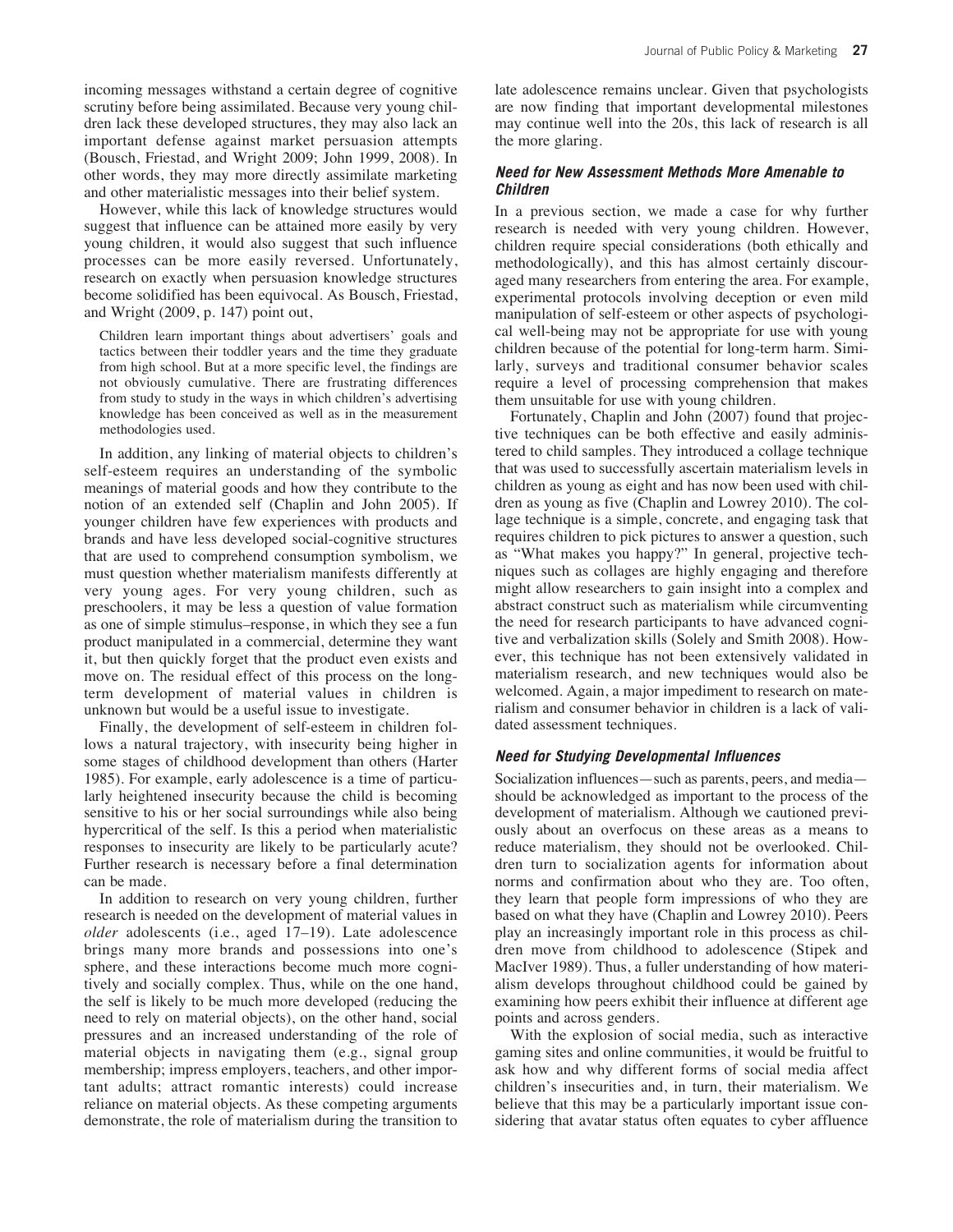(e.g., accumulation of treasure, territory, valuable objects) in the online world of children.

## **Public Policy Considerations Related to Materialism and Children**

In addition to more basic research on the development of materialism in children, further research needs to be directed to public policies aimed to protect children. We suggest this policy research proceed on two fronts.

The first front pertains to testing policies designed to increase parental time and interaction with children. Prior research has shown that parental guidance can ameliorate the effects of television viewing on children's materialism (Moschis and Moore 1979). Parental involvement is likely to benefit children in many other ways; it is difficult to overstate the importance of loving parents in the healthy development of a child (Bowlby 1983). Unfortunately, parents cannot spend time with their children if they are working or otherwise absent, a situation that describes many couples in modern society.

Social policies in Scandinavia may provide the basis for some interesting comparative research. For example, Danish companies have some of the most family-friendly work policies in the world. The amount of guaranteed paid vacation and holiday leave in Denmark is 34 days per year, whereas U.S. workers are guaranteed only 10 days (www. mercer.com). Similarly, in Denmark, parental leave averages 52 weeks (20 mandated with pay) versus the United States with 24 weeks (no mandated pay) (http://www. cepr. net). In short, Denmark has enacted numerous policies that emphasize family over work priorities.

According to the most recent World Values Survey conducted by the Institute for Social Research at the University of Michigan (http://www.worldvaluessurvey.org), Denmark ranks the highest in the world in terms of the happiness of its population. It also seems to have lower levels of materialism than other developed economies, such as the United States; Griffin, Babin, and Christensen (2004) report lower average levels of materialism in a Danish sample than those typically found in U.S. samples (using Richins and Dawson's [1992] Material Values Scale).

Despite placing a relatively high public priority on family time, Denmark still has some of the world's most productive workers (with a 2010 per capita gross domestic product of \$52,700 versus \$45,254 for the United States, according to the International Monetary Fund [2010]). The International Monetary Fund also reports that unemployment in Denmark in 2010 was just 4.5%, compared with more than 10% in the United States. Finally, Gupta, Smith, and Verner (2006) note that Denmark is among one of the world's most progressive economies when it comes to professional opportunities for women. According to these authors, Denmark has some of the highest female labor participation in the world, with women regularly assuming positions of high responsibility in industry. Given this evidence, an argument could be made that these policies are not only profamily but also probusiness.

Policy makers must be careful, however, not to overreach in this interpretation, and policies should certainly not be universally adapted in other countries without first obtaining much stronger evidence. Denmark is a small homogeneous country, and it is unclear whether these policies can be scaled and implemented in larger countries with very different values and sociopolitical structures. Nonetheless, as countries enact different social policies, this could provide an opportunity to conduct natural experiments on policy questions related to materialism. Although such macrolevel studies are commonplace in other fields, such as sociology and economics, they are rare in marketing and consumer research.

The second front that public policy can shape pertains to children's exposure to commercial messages. As we have emphasized, while it may not be realistic to completely eliminate exposure to advertising and commercial messages, it would still be imprudent to let such exposure go unregulated. Several innovative policies are currently being debated in federal and state legislatures for addressing children's commercial exposure. For example, the Product Placement Disclosure Act would require companies to disclose, up front, the presence of any paid product placements in children's television programming, movies, or video games. Such an act would be intended to help parents monitor advertising to children that may be covert. It is also probably not well known that the U.S. Federal government currently provides tax write-offs and other incentives for companies that develop marketing materials aimed at children. The Children's Advertising Subsidy Revocation Act would eliminate all federal subsidies, deductions, and preferences for advertising aimed at children under age 12. Finally, there has been a great deal of concern recently about the infiltration of marketers into schools. The Commercial-Free Schools Act would prohibit corporations from using primary schools as a route to compulsory exposure to promotional messages aimed at children. These and future policies will need to be vigorously debated, and their effectiveness tested using nonbiased academic research. It is our position that marketing and consumer researchers are not doing nearly enough to fill this important role.

## **Conclusion**

Materialism continues to be one of the most complex challenges of modern society. This article has tried to reassert a theoretical basis for the core causes of materialism and to suggest new priority areas for research in response. To this end, we have tried to summarize what is known in burgeoning research areas, such as experiential consumption, prosocial spending, and children's materialism, and to identify opportunities for future research in each. We have also tried to address the policy implications of these varied considerations, particularly as they relate to children. Our hope is that marketing and consumer researchers will do more to take up the mantle of research on reducing materialism, both by extending these topics and by identifying new ones. Research on reducing materialism represents an ambitious agenda, and we cannot begin to do it justice in a single article. In identifying new research topics, we encourage researchers to ask a simple question: How would major issues of societal interest look different if people were less materialistic? For example, how would environmental degradation, human health, or global poverty look different in a less materialistic world? As traditionally trained researchers, most academics are not adept at developing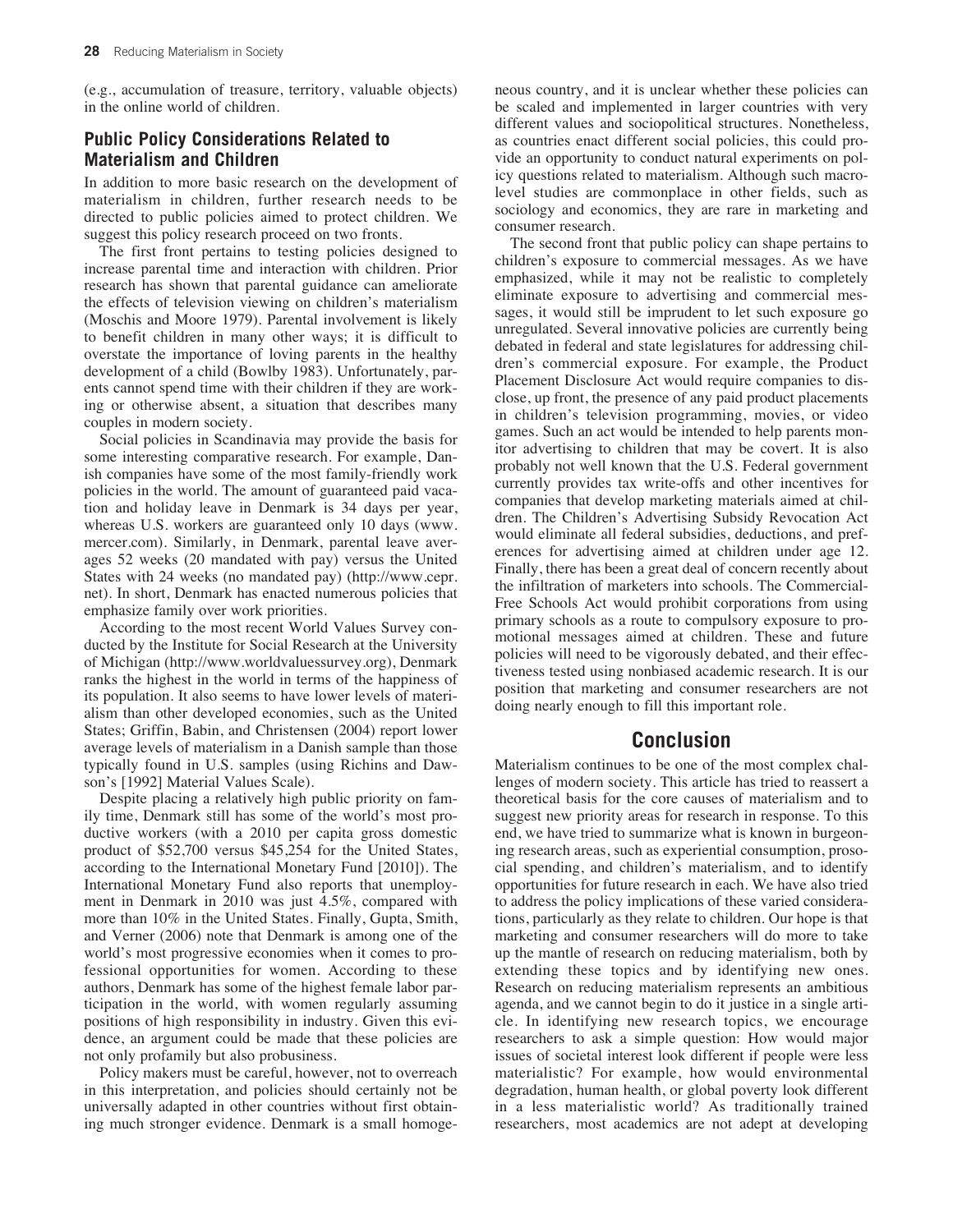applied research programs, but this does not mean that they cannot make a difference. Through basic research, academics stand to contribute a sound basis for future programs and policies aimed to reduce materialism in society. When considering the stakes, we believe the benefits of these efforts could be immense.

# **References**

- Aknin, Lara B., Gillian M. Sandstrom, Elizabeth Dunn, and Michael I. Norton (2011), "It's the Recipient That Counts: Spending Money on Strong Social Ties Leads to Greater Happiness than Spending on Weak Social Ties," *PLoS One*, 6 (2), e17018.
- Andreoni, James (1990), "Impure Altruism and Donations to Public Goods: A Theory of Warm-Glow Giving," *The Economic Journal*, 100 (June), 464–77.
- Arndt, Jamie, Sheldon Solomon, Tim Kasser, and Kennon M. Sheldon (2004), "The Urge to Splurge: A Terror Management Account of Materialism and Consumer Behavior," *Journal of Consumer Psychology*, 14 (3), 198–212.
- Bagwell, Laurie Simon and B. Douglas Bernheim (1996), "Veblen Effects in a Theory of Conspicuous Consumption," *American Economic Review*, 86 (June), 349–73.
- Baumeister, Roy F., Ellen Bratslavsky, Catrin Finkenauer, and Kathleen D. Vohs (2001), "Bad Is Stronger than Good," *Review of General Psychology*, 5 (4), 323–70.
- Belk, Russell W. (1985), "Possessions and the Extended Self," *Journal of Consumer Research*, 15 (September), 139–68.
- Bousch, David M., Marian Friestad, and Peter Wright (2009), *Deception in the Marketplace: The Psychology of Deceptive Persuasion and Consumer Self-Protection*. London: Routledge Academic.
- Bowlby, John (1983), *Attachment and Loss*, Vol. 1. New York: Basic Books.
- Burroughs, James E. and Aric Rindfleisch (2002), "Materialism and Well-Being: A Conflicting Values Perspective," *Journal of Consumer Research*, 29 (December), 348–70.
	- and —— (2011), "What Welfare? On the Definition and Domain of Transformative Consumer Research and the Foundational Role of Materialism," in *Transformative Consumer Research for Individual and Collective Well-Being*, David Mick, Simone Pettigrew, Cornelia Pechmann, and Julie L. Ozanne, eds. Mahwah, NJ: Taylor & Francis, 249–66.
- Carter, Travis J. and Thomas Gilovich (2010), "The Relative Relativity of Material and Experiential Purchases," *Journal of Personality & Social Psychology*, 98 (1), 146–59.
- Chang, Lin Chiat and Robert M. Arkin (2002), "Materialism as an Attempt to Cope with Uncertainty," *Psychology and Marketing*, 19 (5), 389–406.
- Chaplin, Lan Nguyen and Deborah Roedder John (2005), "The Development of Self-Brand Connections in Children and Adolescents," *Journal of Consumer Research*, 32 (June), 119–29.

and  $\frac{1}{2007}$ , "Growing Up in a Material World: Age Differences in Materialism in Children and Adolescents," *Journal of Consumer Research*, 34 (December), 480–93.

and  $\frac{1}{2010}$ , "Interpersonal Influences on Adolescent Materialism: A New Look at the Role of Parents and Peers," *Journal of Consumer Psychology*, 20 (April), 176–84.

- ——— and Tina M. Lowrey (2010), "The Development of Consumer-Based Consumption Constellations in Children," *Journal of Consumer Research*, 36 (5), 757–77.
- Churchill, Gilbert A. and George P. Moschis (1979), "Television and Interpersonal Influences on Adolescent Consumer Learning," *Journal of Consumer Research*, 6 (1), 23–35.
- Cohen, Patricia and Jacob Cohen (1996), *Life Values and Adolescent Mental Health*. Mahwah, NJ: Lawrence Erlbaum Associates.
- Collins, Nancy L. and Stephen J. Read (1990), "Adult Attachment, Working Models, and Relationship Quality in Dating Couples," *Journal of Personality and Social Psychology*, 58 (4), 644–63.
- Cross, Gary (2000), *An All-Consuming Century: Why Commercialism Won in America*. New York: Columbia University.
- Deci, Edward L. and Richard M. Ryan (1985), *Intrinsic Motivation and Self-Determination in Human Behavior*. New York: Plenum.
- and —— (1991), "A Motivational Approach to Self: Integration in Personality," in *Nebraska Symposium on Motivation: Perspectives on Motivation*, R. Dienstbier, ed. Lincoln: University of Nebraska Press, 237–88.
- Diener, Ed and Robert Biswas-Diener (2008), *Happiness: Unlocking the Mysteries of Psychological Wealth*. Malden, MA: Blackwell.
- Dunn, Elizabeth W., Lara B. Aknin, and Michael I. Norton (2008), "Spending Money on Others Promotes Happiness," *Science*, 319 (March), 1687–88.
- ———, Daniel T. Gilbert, and Timothy D. Wilson (2011), "If Money Doesn't Make You Happy, Then You Probably Aren't Spending It Right," *Journal of Consumer Psychology*, 21 (2), 115–25.
- Frederick, Shane and George Loewenstein (1999), "Hedonic Adaptation," in *Well-Being: The Foundations of Hedonic Psychology*, Daniel Kahneman, Edward Diener, and Norbert Schwarz, eds. New York: Russell Sage Foundation, 302–329.
- Goldberg, Marvin E., Gerald J. Gorn, Laura A. Peracchio, and Gary Bamossy (2003), "Understanding Materialism Among Youth," *Journal of Consumer Psychology*, 13 (3), 278–88.
- Good, Jennifer (2007), "Shop 'til We Drop? Television, Materialism, and Attitudes About the Natural Environment," *Mass Communication and Society*, 10 (3), 365–83.
- Griffin, Mitch, Barry J. Babin, and Finn Christensen (2004), "A Cross-Cultural Investigation of the Materialism Construct Assessing the Richins and Dawson's Materialism Scale in Denmark, France and Russia," *Journal of Business Research*, 57 (8), 893–900.
- Griskevicius, Vladas, Joshua M. Tybur, Jill M. Sundie, Robert B. Cialdini, Geoffrey F. Miller, and Douglas T. Kenrick (2007), "Blatant Benevolence and Conspicuous Consumption: When Romantic Motives Elicit Strategic Costly Signals," *Journal of Personality and Social Psychology*, 93 (1), 85–102.
- Gupta, Nabanita Datta, Nina Smith, and Mette Verner (2006), "Child Care and Parental Leave in the Nordic Countries: A Model to Aspire to?" Discussion Paper No. 2014, Institute for the Study of Labor, Bonn.
- Hambrick-Dixon, Priscilla J. and Velma LaPoint (1999), "A Model of Corporate and Industry Influences on Children's Development," paper presented at the meeting of the Study Group and Invitational Scholars' Forum: Corporate and Industry Influences on Children's Development, Howard University, Washington, DC (October).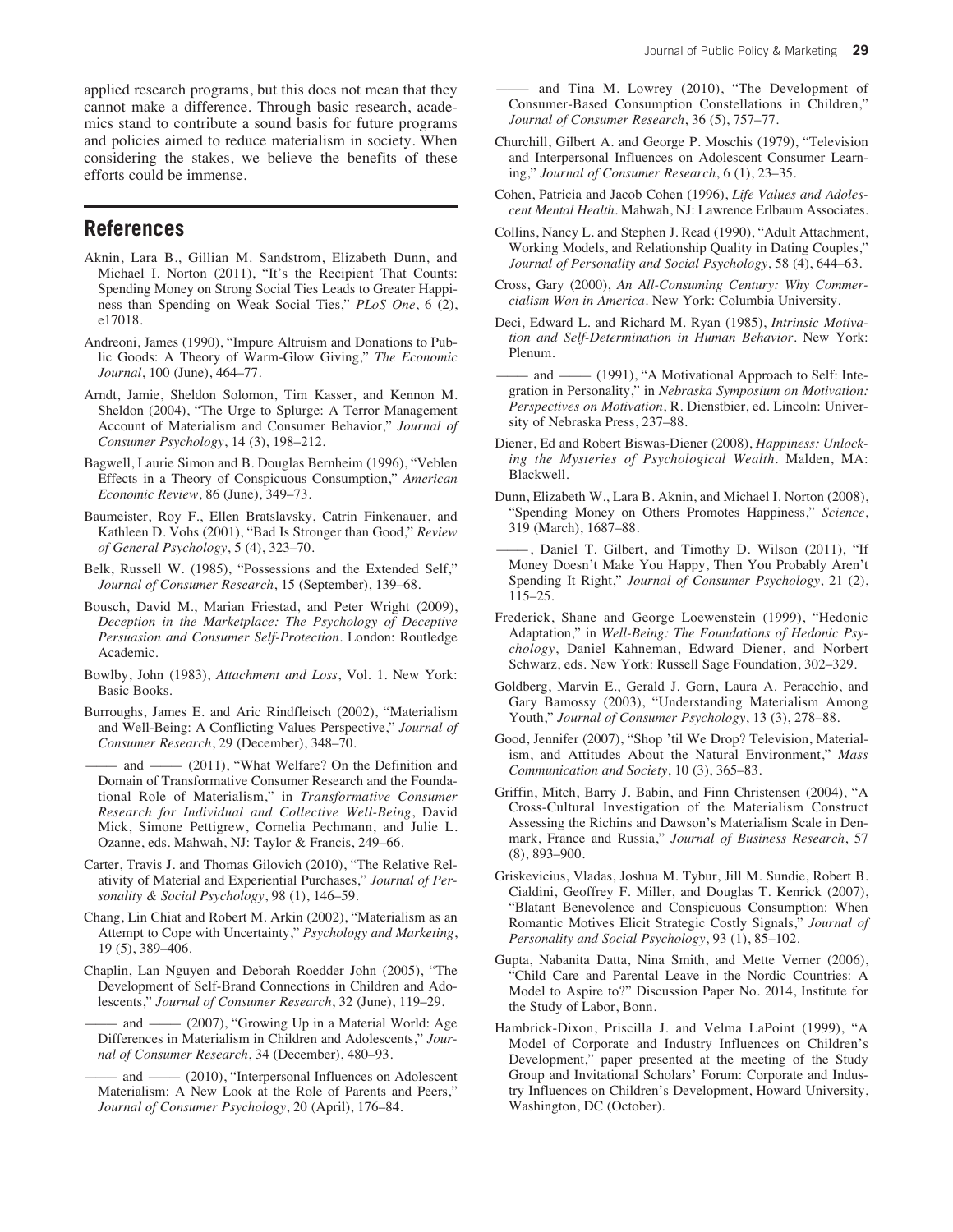- Harter, Susan (1985), *Manual for the Self-Perception Profile for Children.* Denver: University of Denver.
- Hazan, Cindy and Phillip R. Shaver (1990), "Love and Work: An Attachment-Theoretical Perspective," *Journal of Personality & Social Psychology*, 59 (2), 270–80.
- Hudders, Liselot and Mario Pandelaere (2011), "The Silver Lining of Materialism: The Impact of Luxury Consumption on Subjective Well-Being," *Journal of Happiness Studies*, 13 (3), 411–37.
- International Monetary Fund (2010), "World Economic and Financial Surveys," (accessed June 28, 2012), [available at http:// www.imf.org/external/pubs/ft/weo/2009/01/weodata/ index. aspx].
- John, Deborah Roedder (1999), "Consumer Socialization of Children: A Retrospective Look at Twenty-Five Years of Research," *Journal of Consumer Research*, 26 (3), 183–213.
- (2008), "Stages of Consumer Socialization: The Development of Consumer Knowledge, Skills, and Values from Childhood to Adolescence," in *Handbook of Consumer Psychology*, Curtis P. Haugtvedt, Paul M. Herr, and Frank R. Kardes, eds. New York: Psychology Press, 221–46.
- Kasser, Tim (2002), *The High Price of Materialism*. Cambridge, MA: MIT Press.
	- (2005), "Frugality, Generosity, and Materialism in Children and Adolescents," in *What Do Children Need to Flourish? Conceptualizing and Measuring Indicators of Positive Development*, Kristin Anderson Moore and Laura H. Lippman, eds. New York: Springer Science, 357–73.
	- and Richard M. Ryan (1993), "A Dark Side of the American Dream: Correlates of Financial Success as a Central Life Aspiration," *Journal of Personality and Social Psychology*, 65 (2), 410–22.
- ———, ———, Melvin Zax, and Arnold J. Sameroff (1995), "The Relations of Maternal and Social Environments to Late Adolescents' Materialistic and Prosocial Values," *Developmental Psychology*, 31 (6), 907–914.
- and Kennon M. Sheldon (2000), "On Wealth and Death: Materialism, Mortality Salience and Consumption Behavior," *Psychological Science*, 11 (4), 348–51.
- Killingsworth, Matthew A. and Daniel T. Gilbert (2010), "A Wandering Mind is an Unhappy Mind," *Science*, 330 (6006), 932.
- Krakauer, John (1997), *Into Thin Air: A Personal Account of the Mt. Everest Disaster*. New York: Villard.
- Levine, Madeline (2006), *The Price of Privilege: How Parental Pressure and Material Advantage Are Creating a Generation of Disconnected and Unhappy Kids*. New York: HarperCollins.
- Levitt, Steven D. and Stephen J. Dubner (2005), *Freakonomics: A Rogue Economist Explores the Hidden Side of Everything*. New York: Harper Collins.
- Linn, Susan (2004), *Consuming Kids: The Hostile Takeover of Childhood*. New York: New Press.
- Liu, Wendy and Jennifer Aaker (2008), "The Happiness of Giving: The Time Ask Effect," *Journal of Consumer Research*, 35 (October), 543–57.
- Mandel, Naomi and Dirk Smeesters (2008), "The Sweet Escape: Effects of Mortality Salience on Consumption Quantities for High- and Low-Self-Esteem Consumers," *Journal of Consumer Research*, 35 (2), 309–323.
- Maslow, Abraham H. (1970), *Motivation and Personality*. New York: Harper and Row.
- McClelland, David C. (1987), *Human Motivation*. Cambridge, UK: Cambridge University Press.
- Mick, David Glen (1996), "Are Studies of Dark Side Variables Confounded by Socially Desirable Responding? The Case of Materialism," *Journal of Consumer Research*, 23 (September), 106–119.
- Moore, Roy L. and George P. Moschis (1981), "The Role of Family Communication in Consumer Learning," *Journal of Communications*, 31 (4), 42–51.
- Moschis, George P. and Gilbert A. Churchill Jr. (1978), "Consumer Socialization: A Theoretical and Empirical Analysis," *Journal of Marketing Research*, 15 (4), 599–609.
- ——— and Roy Moore (1979), "Decision Making Among the Young: A Socialization Perspective," *Journal of Consumer Research*, 6 (September), 101–112.
- Myers, David G. (2008), "Will Money Buy Happiness?" in *Positive Psychology: Exploring the Best in People*, Vol. 4, Shane J. Lopez, ed. Westport, CT: Praeger, 37–56.
- Netemeyer, Richard G., Scot Burton, and Donald R. Lichtenstein (1995), "Trait Aspects of Vanity: Measurement and Relevance to Consumer Behavior," *Journal of Consumer Research*, 21 (4), 612–26.
- Nicolao, Leonardo, Julie R. Irwin, and Joseph K. Goodman (2009), "Happiness for Sale: Do Experiential Purchases Make Consumers Happier Than Material Purchases?" *Journal of Consumer Research*, 36 (August), 188–98.
- Okada, Erica Mina and Stephen J. Hoch (2004), "Spending Time Versus Spending Money," *Journal of Consumer Research*, 31 (September), 313–23.
- Ordabayeva, Nailya and Pierre Chandon (2011), "Getting Ahead of the Joneses: When Equality Increases Conspicuous Consumption Among Bottom-Tier Consumers," *Journal of Consumer Research*, 38 (June), 27–41.
- Pugh, Allison J. (2009), *Longing and Belonging: Parents, Children, and Consumer Culture*. Berkeley: University of California Press.
- Richins, Marsha L. (1994), "Special Possessions and the Expression of Material Values," *Journal of Consumer Research*, 21 (December), 522–33.
- and Scott Dawson (1992), "A Consumer Values Orientation for Materialism and Its Measurement: Scale Development and Validation," *Journal of Consumer Research*, 19 (December), 303–316.
- Rindfleisch, Aric and James E. Burroughs (2004), "Terrifying Thoughts, Terrible Materialism? Contemplations on a Terror Management Account of Materialism and Consumer Behavior," *Journal of Consumer Psychology*, 14 (3), 219–24.
- -, and Frank Denton (1997), "Family Structure, Materialism, and Compulsive Consumption," *Journal of Consumer Research*, 23 (March), 312–25.
- $-$ , and Nancy Wong (2009), "The Safety of Objects: Materialism, Existential Insecurity, and Brand Connection," *Journal of Consumer Research*, 36 (June), 1–16.
- Roberts, James A. (2011), *Shiny Objects: Why We Spend Money We Don't Have in Search of Happiness We Can't Buy*. New York: HarperCollins.
- ———, John F. Tanner Jr., and Chris Manolis (2005), "Materialism and the Family Structure–Stress Relationship," *Journal of Consumer Psychology*, 15 (2), 183–90.